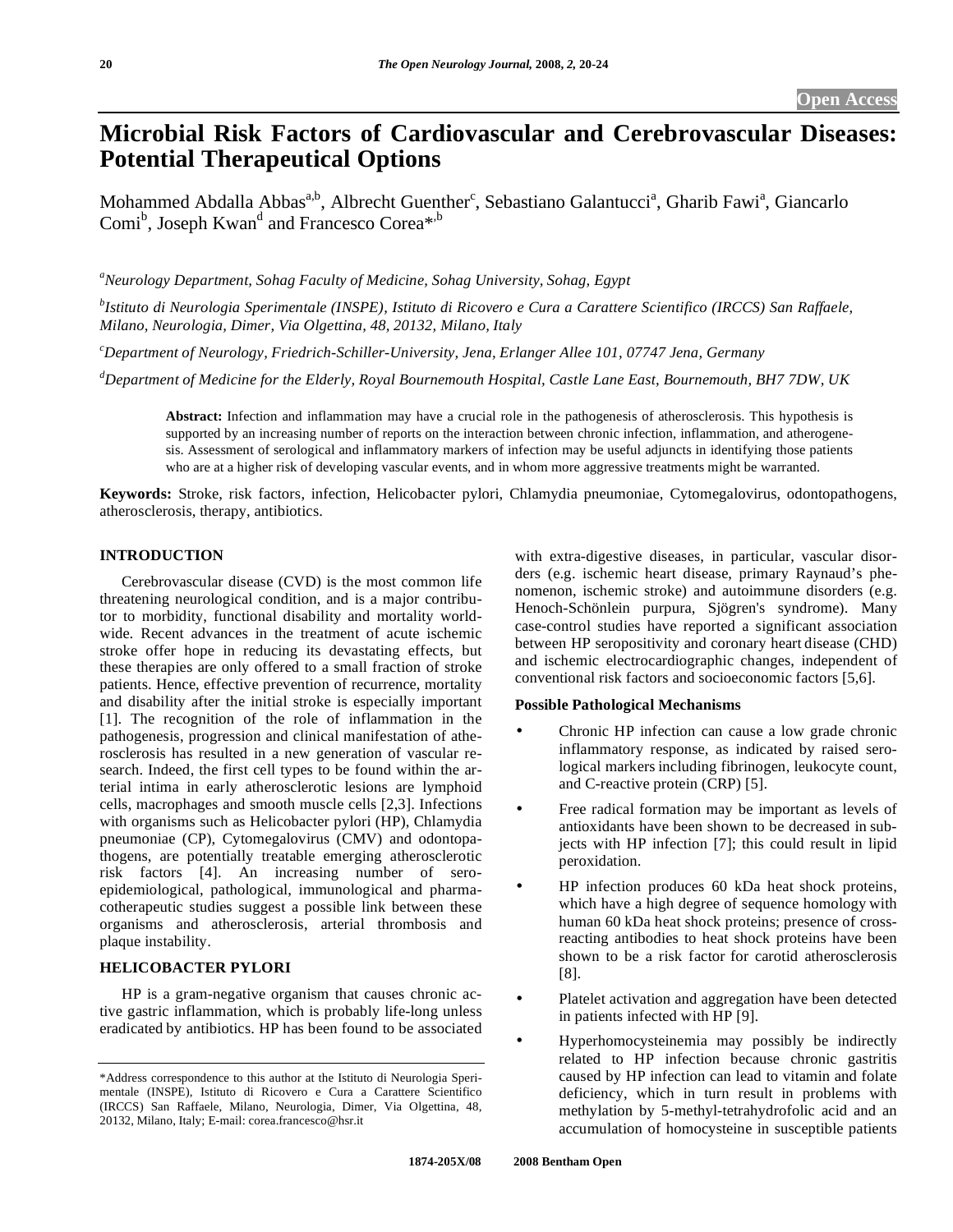[10]. Homocysteine is toxic to endothelial cells and results in vascular lesions and ischemic insults.

# **CHLAMYDIA PNEUMONIAE**

 CP is an intracellular gram-negative bacterium that commonly causes respiratory infections in all age groups. Humoral antibodies against CP have been found in more than half of the adult population [11]. IgA antibody may be a more reliable than IgG as a marker for chronic chlamydial infection [11]. A number of cross-sectional and prospective studies have demonstrated an association between high levels of antibody against CP and CHD [12]. Results from many other studies also suggest a role for CP in carotid artery thrombosis [13] and CVD [14-19].

#### **Possible Pathological Mechanisms**

#### *Local Effects*

 CP has been proposed to affect and contribute to the mechanisms involved in atherosclerotic disease process. As a prerequisite, the pathogenic organism must gain entry into the cells of the arterial wall. It is hypothesized that CP may be phagocytosed by alveolar macrophages in the lung and transported by the blood to the subendothelial region through the injured arterial endothelium [20]. Macrophages infected with CP may promote the inflammatory process of atherosclerosis by inducing the production of cytokines and lipoproteins[20], and degenerating into foam cells . CP DNA has been detected in atherosclerotic tissues at different sites of the vascular system.

# *Systemic Effects*

- CP can induce an inflammatory response, as indicated by raised CRP, leukocyte count, IL-6, IL-8, tumour necrosis factor  $\alpha$  (TNF  $\alpha$ ), and expression of tissue factor (factor VIIa antigen) [21,22].
- CP can secrete endotoxin and cause activation of monocytes, monocyte integrins and monocytederived macrophages [23,24].
- CP infection can activate the nuclear factor for the expression of immunoglobulin  $\kappa$  light chain in the Blymphocytes pathway (nuclear factor-kappa  $B$ )<sup>44</sup>.
- There may be immunological reaction against myosin filaments of carotid artery wall smooth muscle cells due to antigenic mimicry between heavy chains of myosin filaments and specific antigens (40, 42, 52, 54, 60, 75, 98 kDa) presented on CP outer membrane [25].
- Antibodies to chlamydial HSP 60 can cause endothelial cytotoxicity [24]. There is also an antigenic mimicry between human and chlamydial HSP 65; one prospective population-based study strongly supports a potential atherogenic role of persistent CP infection due to immune reactions to HSP 65 [26].
- CP seropositivity can be associated with endothelial dysfunction [27], as indicated by elevated levels of soluble endothelial cell adhesion molecules (sCAMs) as markers of atherosclerotic activity [28].
- CP lipopolysaccharides have been found in circulating immune complexes observed in chronically in-

fected patients [14]. These lipopolysaccharides may have deleterious effects on the coagulation system and vascular endothelium.

Persistent CP infection may be associated with increased fibrinogen [29], platelet accumulation and adhesion [30], thrombin [31], plasminogen activator inhibitor [22], and enhanced activity of hemostatic and pro-coagulant mediators [30].

• CP infection can cause alteration of cholesterol metabolism and lipid oxidation [23], increased triglycerides [32], increased lipoprotein (a) levels [29], increased total cholesterol levels [33]**,** and decreased high-density lipoprotein cholesterol levels [32,33].

# **CYTOMEGALOVIRUS**

 CMV, or Human Herpes Virus 5, is a double-stranded enveloped DNA virus of the Herpesviridae family. The diagnosis of acute CMV infection is usually based on serology. Newer methods of diagnosis include the presence of pp65 antigen in granulocytes from peripheral blood, viral DNA detection by PCR, viral mRNA detection by nucleic acid sequence-based amplification, conventional cell culture, or detection of early antigen fluorescent foci in cultures [34].

 The involvement CMV in some cardiovascular conditions is well known. CMV may also be involved in the pathogenesis of vasculitis, and when this occurs within the central nervous system, it can lead to cerebral infarction [35,36]. There is a growing body of knowledge supporting the hypothesis that CMV may be involved in the development of atherosclerosis [37-40]. Several cross-sectional and prospective studies have indicated that high titres of antibodies to CMV may be associated with CHD [12]. High anti-CMV antibody titre not only appears to be associated with active CHD, but also an early predictor of atherosclerosis [41]. Indeed, CMV infection increases the risk of coronary artery restenosis after angioplasty, stent placement or bypass, and accelerates cardiac transplant-associated coronary atherosclerosis [42]. On the other hand, results from a number of *in vivo* and *in vitro* studies may not support this hypothesis [43-47]. CMV infections have also been found to significantly influence the occurrence of cerebrovascular events in patients with baseline asymptomatic carotid lesions [48], or those with diabetes [49].

## **Possible Pathological Mechanisms**

- CMV can cause local inflammation, as indicated by the presence of CMV DNA in atheromatous plaques<sup>41</sup>. Vessel wall colonization by CMV may result in cytokine induction or antigen stimulation.
- CMV infection can be associated with thrombocytopenia, thrombotic thrombocytopenic purpura [50], and acute arterial and venous thromboembolism [51, 52].
- CMV seropositivity can be associated with endothelial dysfunction and impaired responses to nitric oxide independently of conventional risk factors [53].
- Chemokine production and expression of virally encoded chemokine receptors have been demonstrated in infected smooth muscle cells (SMC), this can lead to proliferation and/or migration of SMC from the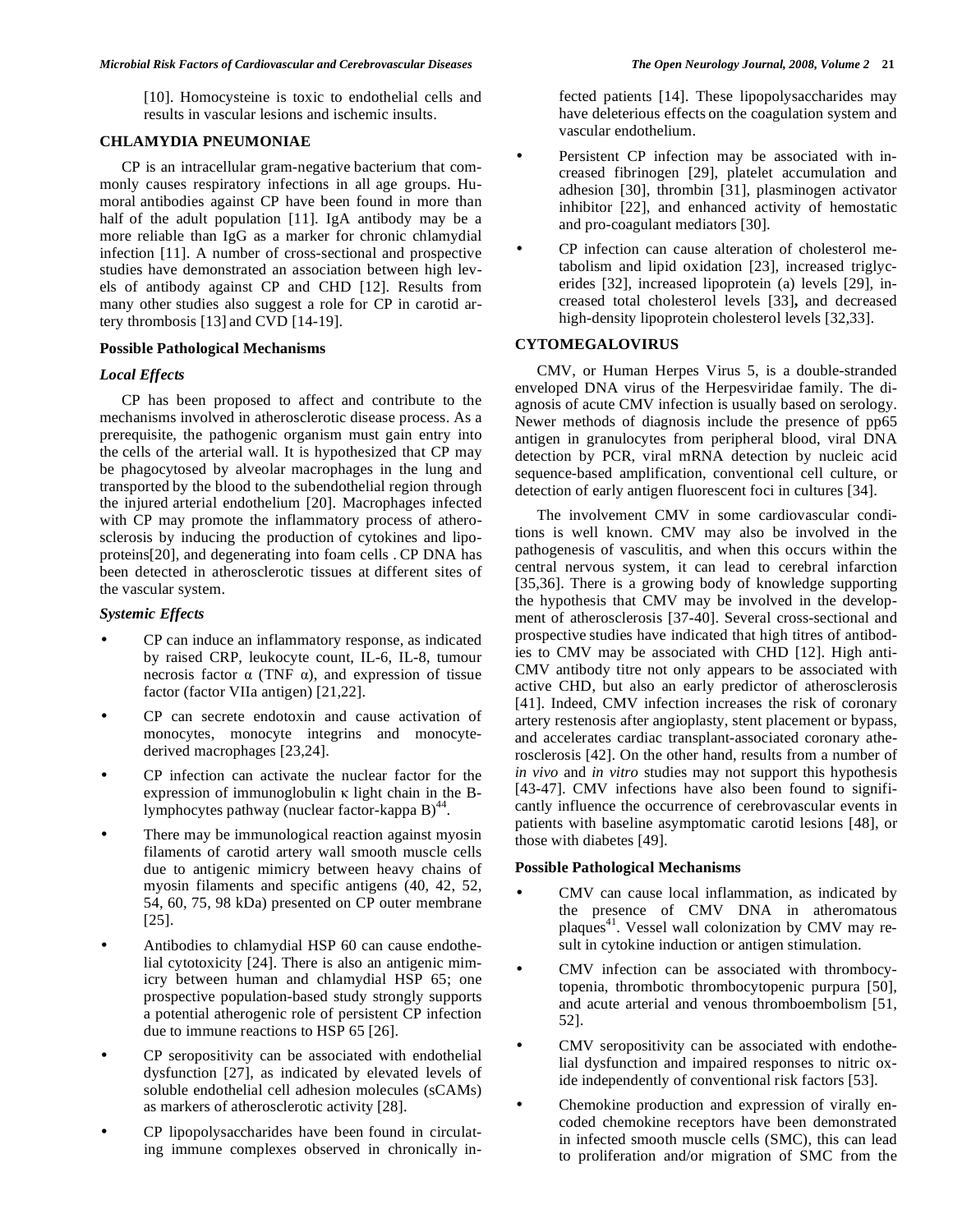vessel media to the intima, and culminate in vessel narrowing [54].

• Further immunological mechanisms may play a role as indicated by a recent study [2] which revealed that, during CMV infection, a subset of antibodies directed against particular viral proteins cross-reacted with normally expressed cell-surface molecules, causing apoptotic cell death of non-stressed endothelial cells through a mechanism of molecular mimicry. Moreover, in atherosclerosis, the stress induced in endothelial cells by the CMV infection (or reactivation from latency) can lead to the expression of HSP 60. Crossreactive anti-CMV antibodies may also amplify the endothelial damage by binding surface HSP 60 and inducing cytotoxicity.

## **ODONTOPATHOGENS**

 Periodontitis is a chronic infection by oral bacteria that affect the supporting structures of the teeth. Bacterial populations attached to dental surface consist of biofilm communities, sometimes 50-100 cells in thickness and with a bacterial density of up to  $10^{11}$  Colony Forming Units/mg, forming a very complex ecosystem. This is due, in part, to the nonshedding surface of the teeth, which allows the development of persistent colonization.

 During the past two decades, there has been an increasing interest in the impact of oral health on atherosclerosis and subsequent CVD. Exposure to periodontal infection might influence the development of coronary [55], carotid and peripheral vascular disease [56]. Porphyromonas gingivalis and Streptococcus sanguis are major pathogens associated with periodontitis, and research has shown that these infectious agents may influence vascular cell functions by inducing thrombus formation, vascular cell proliferation, apoptosis, and cell death. A mild to moderate association between periodontitis and the development of CHD and ischemic CVD has been observed [57]. One meta-analysis of prospective and retrospective follow-up studies also concluded that periodontal disease may increase the risk of cardiovascular disease by approximately 20%, and the risk of CVD by almost two-fold [57, 58].

## **Possible Pathological Mechanisms**

- Gram-negative bacterial infection causes an endotoxemia. Research so far suggests that neopterin, which reflects immune activation of monocytes and macrophages, functions as atherogenic effect modifying factor on the effects of endotoxin [59]. It is hypothesized that immune activation *via* induction of endotoxin hyper-responsiveness determines the atherogenic potential of periodontal infections [59].
- Before periodontal treatments, individuals with periodontitis have been found to have higher concentrations of total and low-density lipoprotein cholesterol and triglycerides, and lower concentrations of highdensity lipoprotein cholesterol [60].
- Periodontitis can induce a peripheral inflammatory and immune response, as evidenced by elevated concentrations of CRP and IgA antibodies to periodontal pathogens. The prevalence of CVD appears to be

highest in patients with periodontitis and co-existing elevated CRP levels, suggesting that periodontitis might increase the risk of vascular disease through activating the systemic inflammatory and immune responses. There may also be a genetic component which has as yet not been elucidated.

• Porphyromonas gingivitis can cause aggregation of human platelets in platelet-rich plasma [61].

#### **POTENTIAL THERAPEUTIC OPTIONS**

 There is now some evidence that the microbial risk factors for vascular disease might be treatable. Several preliminary interventional studies have found that antibiotic therapy might improve the prognosis for patients with coronary heart disease [62,63]. Infection of vascular endothelial cells with CP increases the expression of pro-atherogenic cytokines mediated by the transcription factor nuclear factor (NF) kappaB, and NF-kappaB-mediated gene activation represents a crucial step in the developmental cycle of CP. One possible reason why aspirin is cardio-protective may be that it can exert an anti-chlamydial effect from inhibiting CP-induced NF-kappaB activation [64]. Macrolides, which are effective against Chlamydia pneumoniae, may also have several nonantibiotic (mostly anti-inflammatory) effects which can contribute towards preventing cardio- and cerebrovascular diseases (see Table **1**) [65]. One study found that certain macrolides (roxithromycin and azithromycin) can significantly reduce the levels of IL-8 and monocyte chemotactic protein (MCP)-1, which in turn may inhibit trans-endothelial migration (TEM) of neutrophils and monocytes [66]. In another prospective study, patients receiving roxithromycin were significantly less likely to suffer an acute coronary event at 30 days [67]. Fong *et al.* [68] showed that clarithromycin administration may modify atherosclerotic lesions by reducing the likelihood of detecting CP bacteria within the lesions. Another crucial development is the emergent role of vaccination in preventing vascular diseases. Observational studies have found that vaccination against influenza may be associated with a reduced risk of stroke, myocardial infarction, and all-cause mortality [69]. Infectious diseases during childhood, even those occurring within the first year or two of life, may predispose an individual to CHD [70].

#### **Table 1. Non-Antibiotic Effects of Macrolides**

| Improved endothelial function (azithromycin)                                           |
|----------------------------------------------------------------------------------------|
| Antioxidant effects (erythromycin, roxithromycin)                                      |
| Decreased von Willebrand factor levels (azithromycin)                                  |
| Decreased IL 1, 6 and 8 (azithromycin, clarithromycin, erythromycin,<br>roxithromycin) |
| Decreased $TNF\alpha$ (azithromycin, clarithromycin, erythromycin,<br>roxithromycin)   |
| Decreased granulocyte/monocyte colony-stimulating factor (clarithromy-<br>cin)         |
| Decreased monocyte chemotactic protein 1 (azithromycin)                                |
| Decreased E-selectin (azithromycin)                                                    |
| Decreased CRP (roxithromycin)                                                          |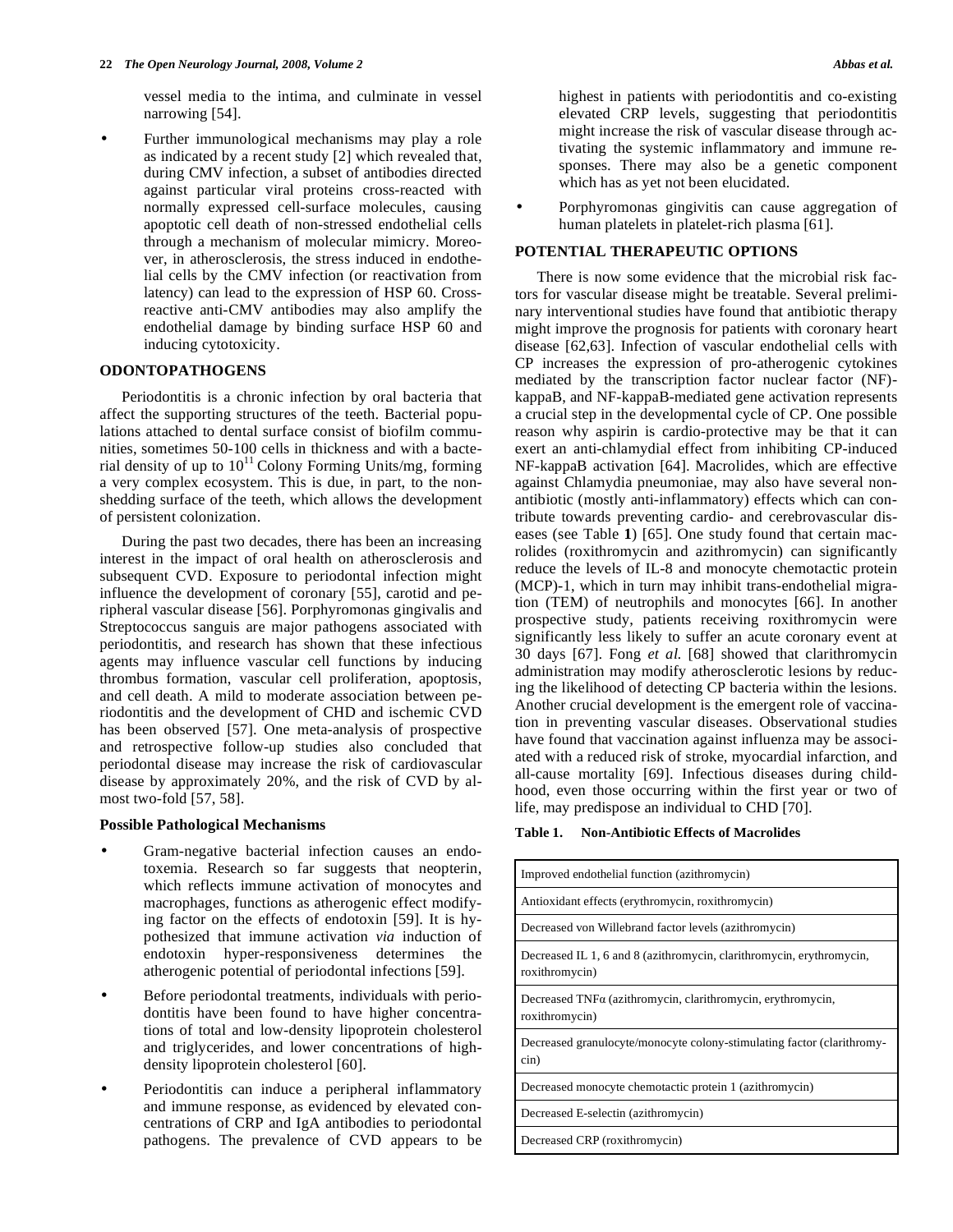#### **CONCLUSION**

 Infection and inflammation may have a crucial role in the pathogenesis of atherosclerosis. Serum markers of HP, CP, CMV and odontopathogens may predict the risk of CVD even after adjusting of traditional risk factors and socioeconomic status [71]. In the future, assessment of serological and inflammatory markers of infection may become useful adjuncts in identifying those patients who are at a higher risk of developing vascular events, and in whom more aggressive treatments might be warranted. However, the effects and cost implications of this treatment strategy are largely unknown. Vaccination before the initial exposure might be a more logical approach, and one such vaccine is currently being evaluated for CP [72]. Despite a lack of trial evidence, it is recommendable that patients with a previous stroke or at high risk of stroke should receive an annual influenza vaccination. Currently, there is insufficient evidence to recommend the routine administration of antibiotics in preventing cardio- and cerebrovascular diseases in daily clinical practice.

#### **ACKNOWLEDGMENT**

 Abbas MA is spending, in Unità di Neurologia IRCCS San Raffaele, Milano-Italy, a 2 year research fellowship and basic research on microbial risk factors for cerebrovascular diseases, under the patronage of the Ministry of Higher Education, Egypt.

#### **REFERENCES**

- [1] Joseph LN, Babikian VL, Allen NC, Winter MR. Risk factor modification in stroke prevention: the experience of a stroke clinic. Stroke 1999; 30: 16-20.
- [2] Lunardi C, Bason C, Corrocher R, Puccetti A. Induction of endothelial cell damage by hCMV molecular mimicry. TRENDS Immunol 2005; 26: 19-24.
- [3] Abbas M, Bignamini V, Corea F. Effects of chronic microbial infection on atherosclerosis. Atherosclerosis 2006; 187: 439-40.
- [4] Abbas M, Sessa M, Corea F. Asymptomatic carotid lesions: traditional vs. emerging risk factors. Arch Med Res 2006; 37: 687-8.
- [5] Patel P, Mendall MA, Carrington D, *et al*. Association of Helicobacter pylori and Chlamydia pneumoniae infections with coronary heart disease and cardiovascular risk factors. BMJ 1995; 311: 711– 714.
- [6] Martin-de-Argila C, Boixeda D, Canton R, Gisbert JP, Fuertes A. High seroprevalence of Helicobacter pylori infection in coronary heart disease. Lancet 1995; 346: 310
- [7] Phull PS, Gower JD, Price AB, Green CJ, Jacyna MR. Alphatocopherol antioxidant levels in chronic gastritis: correlation with mucosal neutrophil infiltration. Gut 1993; 34(suppl 1): T133.
- [8] Xu Q, Willeit J, Marosi M, *et al*. Association of serum antibodies to heat-shock protein 65 with carotid atherosclerosis. Lancet 1993; 341: 255–259.
- [9] Elizalde JI, Gomez J, Panes J, *et al*. Platelet activation In mice and human Helicobacter pylori infection. J Clin Invest 1997; 100(5): 996-1005.
- [10] Kutluana U, Simsek I, Akarsu M, Kupelioglu A, Karasu S, Altekin E. Is there a possible relation between atrophic gastritis and premature atherosclerosis? Helicobacter 2005; 10(6): 623-9.
- [11] Ward ME. The immunobiology and immunopathology of chlamydial infections. APMIS 1995; 103: 769–796.
- [12] Fagerberg B, Gnarpe J, Gnarpe H, Agewall S, Wikstrand J. Chlamydia pneumoniae but not cytomegalovirus antibodies are associated with future risk of stroke and cardiovascular disease: a prospective study in middle-aged to elderly men with treated hypertension. Stroke 1999; 30: 299–305.
- [13] Melnick SL, Shahar E, Folsom AR, *et al.* Past infection by Chlamydia pneumoniae strain TWAR and asymptomatic carotid atherosclerosis. Atherosclerosis Risk in Communities (ARIC) Study Investigators. Am J Med 1993; 95: 499–504.
- [14] Linnanmäki E, Leinonen M, Mattila K, Neiminen MS, Valtonen V, Saikku P. Chlamydia pneumoniae–specific circulating immune complexes in patients with chronic coronary heart disease. Circulation 1993; 87: 1130–1134.
- [15] Wimmer MLJ, Sandmann-Strupp R, Saikku P, Haberl RL. Association of chlamydial infection with cerebrovascular disease. Stroke 1996; 27: 2207–2210.
- [16] Chiu B, Viira E, Tucker W, Fong IW. Chlamydia pneumoniae, cytomegalovirus, and herpes simplex virus in atherosclerosis of the carotid artery. Circulation 1997; 96: 2144–2148.
- [17] Juvonen J, Juvonen T, Laurila A, *et al.* Demonstration of Chlamydia pneumoniae in the walls of abdominal aneurysms. J Vasc Surg 1997; 25: 499–505.
- [18] Cook PJ, Honeybourne D, Lip GYH, Beevers DG, Wise R, Davies P. Chlamydia pneumoniae antibody titers are significantly associated with acute stroke and transient cerebral ischemia: the West Birmingham Stroke Project. Stroke 1998; 29: 404–410.
- [19] Abbas MA, Corea F. Surrogate sonographic markers of atherosclerosis. Stroke 2006; 37: 1644.
- [20] Yamashita K, Ouch K, Shirai M, Gondo T, Nakazawa T, Ito H. Distribution of Chlamydia pneumoniae infection in the atherosclerotic artery. Stroke 1998; 29: 773–778.
- [21] Anderson JL, Carlquist JF, Muhlestein JB, Horne BD, Elmer SP. Evaluation of C-reactive protein, an inflammatory marker, and infectious serology as risk factors for coronary artery disease and myocardial infarction. J Am Coll Cardiol 1998; 32: 35-41.
- [22] Dechend R, Maass M, Gieffers J, *et al.* Chlamydia pneumoniae infection of vascular smooth muscle and endothelial cells activates NF-kappaB and induces tissue factor and PAI-1 expression: a potential link to accelerated arteriosclerosis. Circulation 1999; 100: 1369-73.
- [23] Kalayoglu MV, Indrawati Morrison RP, Morrison SG, Yuan Y, Byrne GI. Chlamydial virulence determinants in atherogenesis: the role of chlamydial lipopolysaccharide and heat shock protein 60 in macrophage-lipoprotein interactions. J Infect Dis 2000; 181 (suppl 3): S483-S489.
- [24] Kol A, Lichtman AH, Finberg RW, Libby P, Kurt-Jones EA. Cutting edge: heat shock protein (HSP) 60 activates the innate immune response: CD14 is an essential receptor for HSP60 activation of mononuclear cells. J Immunol 2000; 164: 13-17.
- [25] Maass M, Gieffers J. Cardiovascular disease risk from prior Chlamydia pneumoniae infection can be related to certain antigens recognized in the immunoblot profile. J Infect 1997; 35: 171-176.
- [26] Mayr M, Kiechl S, Willeit J, Wick G, Xu Q. Infections, immunity, and atherosclerosis: associations of antibodies to Chlamydia pneumoniae, Helicobacter pylori, and cytomegalovirus with immune reactions to heat-shock protein 60 and carotid or femoral atherosclerosis. Circulation 2000; 102: 833-839.
- [27] Prasad A, Zhu J, Halcox JP, Waclawiw MA, Epstein SE, Quyyumi AA. Predisposition to atherosclerosis by infections: role of endothelial dysfunction. Circulation 2002; 106: 184-190.
- [28] Schumacher A, Seljeflot I, Lerkerod AB, Sommervoll L, Otterstad JE, Arnesen H. Does infection with Chlamydia pneumoniae and/or Helicobacter pylori increase the expression of endothelial cell adhesion molecules in humans?. Clin Microbiol Infect 2002; 8(10): 654-61.
- [29] Tutuncu NB, Guvener N, Tutuncu T, *et al.* Chlamydia pneumonia seropositivity correlates with serum fibrinogen and lipoprotein a levels: any role in atherosclerosis? Endocr J 2001; 48: 269-274.
- [30] Fryer RH, Schwobe EP, Woods ML, Rodgers GM. Chlamydia species infect human vascular endothelial cells and induce procoagulant activity. J Invest Med 1997; 45: 168–174.
- [31] Valtonen VV. Infection as a risk factor for infarction and atherosclerosis. Ann Med 1991; 23: 539-543.
- [32] Laurila AL, Bloigu A, Nayha S, Hassi J, Leinonen M, Saikku P. Chlamydia pneumoniae antibodies associated with altered serum lipid profile. Int J Circumpolar Health 1998; 57(suppl 1): 329-332.
- [33] Murray LJ, O'Reilly DP, Ong GM, O'Neill C, Evans AE, Bamford KB. Chlamydia pneumoniae antibodies are associated with an atherogenic lipid profile. Heart 1999; 81: 239-244.
- [34] Chou S. Newer methods for diagnosis of cytomegalovirus. Rev Infect Dis 1990; 12(Suppl 7): S727–36.
- [35] Koeppen AH, Lansing LS, Peng SK, Smith RS. Central nervous system vasculitis in cytomegalovirus infection. J Neurol Sci 1981; 51: 395–410.